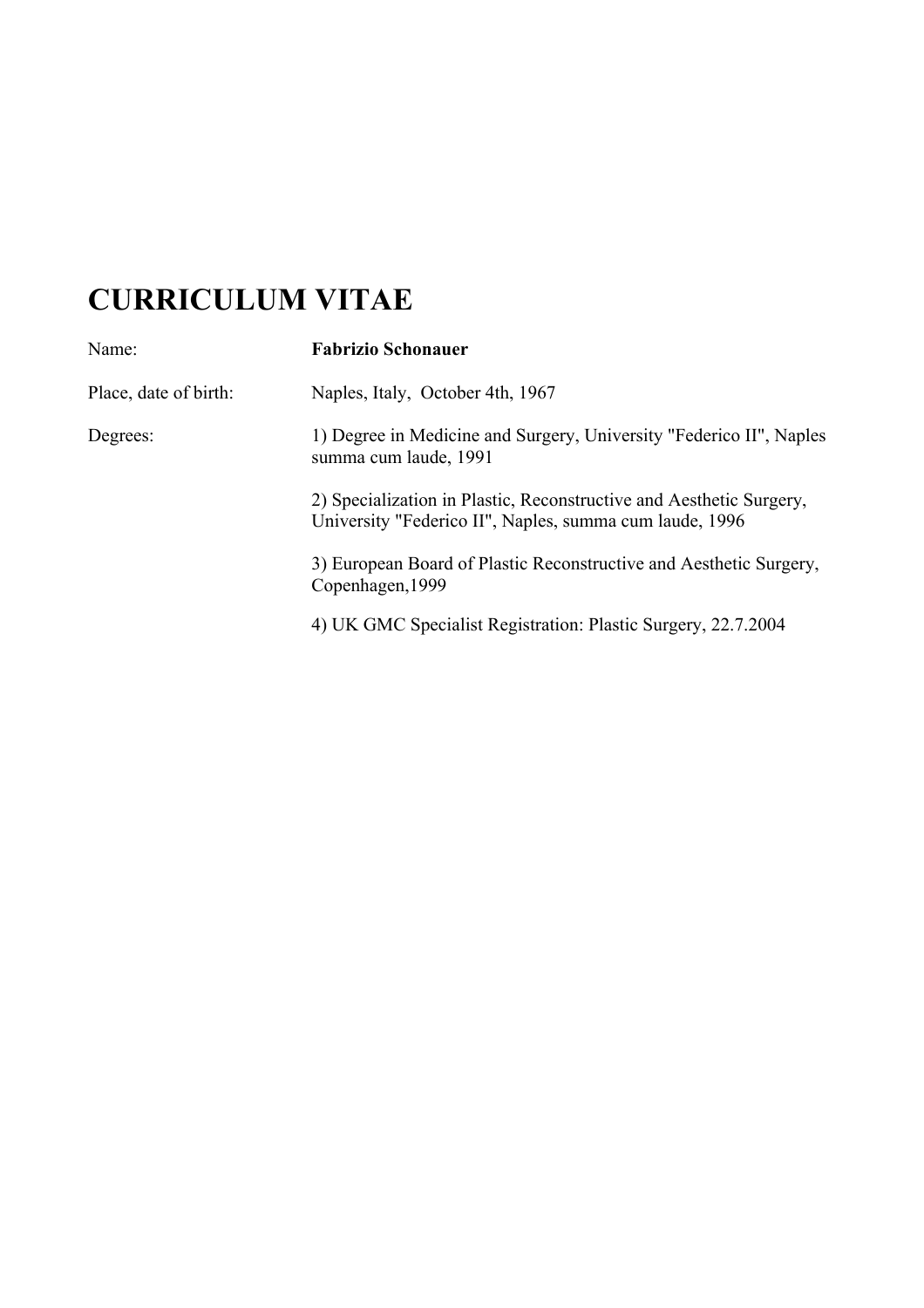## **Studies, Clinical Training and Appointments**

| 1985-91                      | Medical School, University "Federico II", Naples                                                                                                                                               |
|------------------------------|------------------------------------------------------------------------------------------------------------------------------------------------------------------------------------------------|
| 1989 Mar-May and<br>Sept-Dec | <b>EEC Student Exchange Program (ERASMUS)</b><br>Catholic University of Luvain, Brussels, Belgium<br>Department of Plastic Surgery and Reconstructive Microsurgery,<br>Head Prof. R. Wanvijck. |
| 1990-91                      | Predoctoral fellow in the Institute of Emergency Surgery, University<br>"Federico II", School of Medicine, Naples, Head Prof. R. Iovino                                                        |
| 1991                         | M.D. Degree summa cum laude and special commendation from the<br>graduation committee, discussing a thesis on "Surgical therapy of<br>venous ulcers".                                          |
| 1991-1996                    | Plastic Surgery Resident at the Medical School of the University<br>"Federico II" of Naples, Training Director Prof. G. Molea.                                                                 |
| 1994 Apr-Jun                 | <b>EEC Exchange Program Fellowship in the Department of Plastic</b><br>Surgery and Reconstructive Microsurgery, Cliniques Universitaires<br>St. Luc, Brussels, Belgium, Prof. R. Wanvijck.     |
| 1996 October                 | Specialization Degree in Plastic, Reconstructive and Aesthetic<br>Surgery, summa cum laude discussing a thesis on "Endoscopic<br>Plastic Surgery of the Trunk".                                |
| 1997 March-June              | Honorary Senior House Officer, Departement of Plastic Surgery<br>Queen Victoria Hospital, East Grinstead, West Sussex, U.K.                                                                    |
| 1997 Aug-1998 June           | Senior House Officer, Department of Plastic Surgery<br>Queen Victoria Hospital, East Grinstead, West Sussex, U.K.                                                                              |
| 1998 Jul-1999 June           | Visiting Registrar, Department of Plastic Surgery, Queen Victoria<br>Hospital, East Grinstead, West Sussex, U.K.                                                                               |
| 1999 Nov                     | <b>European Board Examination in Plastic Surgery</b><br>Copenhagen, Danimarca.                                                                                                                 |
| 2000 Jan                     | Locum Senior Registrar, Department of Plastic Surgery, Queen<br>Victoria Hospital, East Grinstead, West Sussex, U.K.                                                                           |
| 2001 Jan                     | Locum Registrar, Department of Plastic Surgery, St Thomas'<br>Hospital, London, U.K.                                                                                                           |
| <b>2001 Nov</b>              | <b>Locum Consultant, Department of Plastic Surgery, Queen Victoria</b><br>Hospital, East Grinstead, West Sussex, U.K.                                                                          |
| 2002 Aug                     | <b>Observer</b> at Department of Plastic and Reconstructive Surgery,                                                                                                                           |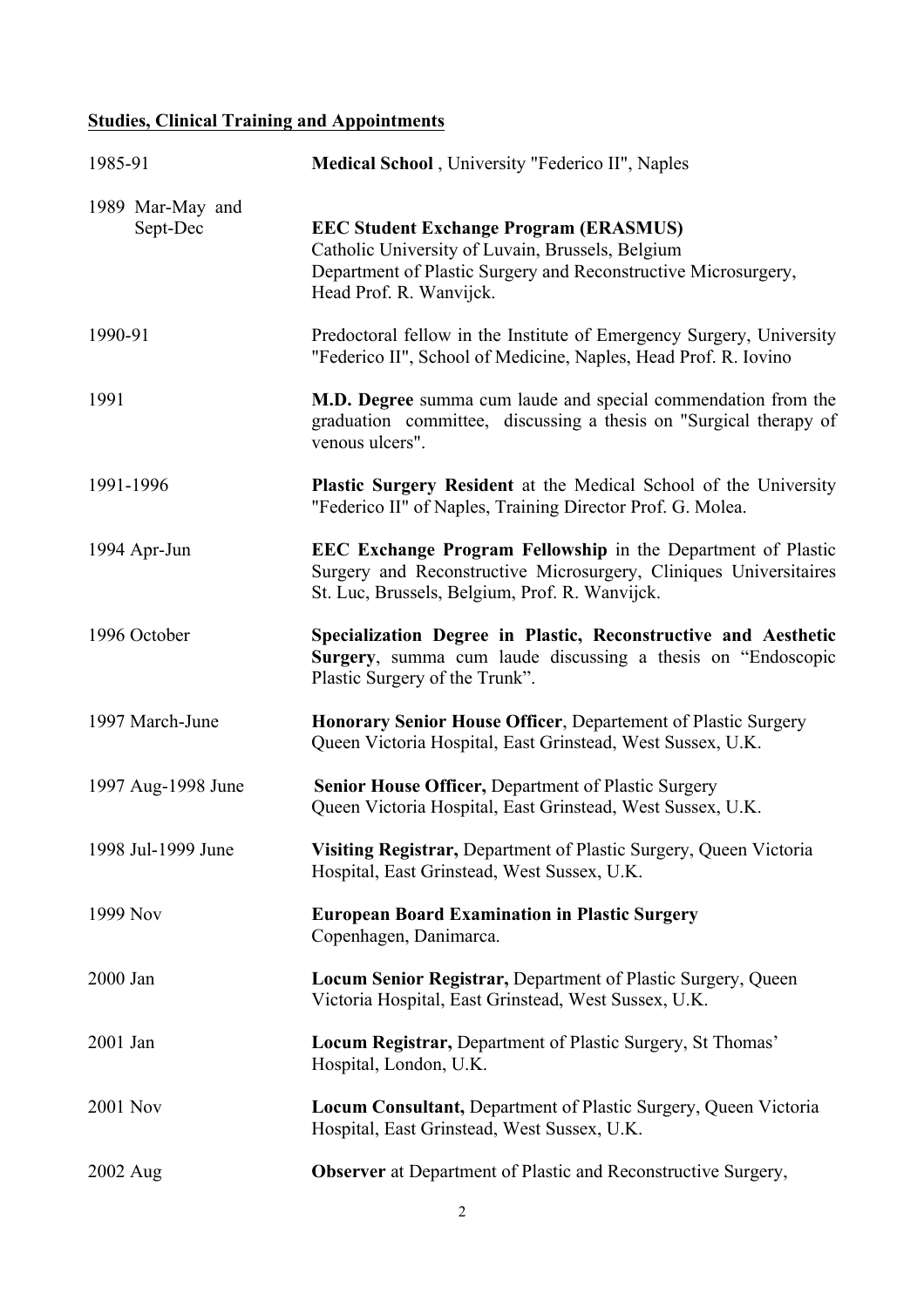|                   | Chang Gung Memorial Hospital, Chang Gung University, Taipei,<br>Taiwan, Head Prof Fu Chan Wei                                                                                   |
|-------------------|---------------------------------------------------------------------------------------------------------------------------------------------------------------------------------|
| 2002 Nov-Dic      | <b>Locum Consultant, Department of Plastic Surgery, Queen Victoria</b><br>Hospital, East Grinstead, West Sussex, U.K.                                                           |
| 2002 Nov          | <b>Awarded EURAPS Young Plastic Surgeon Scholarship</b>                                                                                                                         |
| 2003 Nov          | <b>EURAPS Young Plastic Surgeon Fellowship, at the Department of</b><br>Plastic Surgery and Reconstructive Microsurgery, University of Gent,<br>Belgium, Head Prof. S. Monstrey |
| Oct 1999-Dec 2004 | <b>Consultant Plastic and Hand Surgeon</b><br>Villa dei Fiori Hospital, Naples                                                                                                  |
| From Jan 2003     | 3 years program of Ph D in Microsurgery, University of Bari, Italy<br>Supervisor: Prof D Dioguardi (to be completed in December 2005)                                           |
| From Jan 2005     | <b>Consultant Plastic Surgeon, Department of Plastic Surgery, Queen</b><br>Victoria Hospital, East Grinstead, West Sussex, U.K.                                                 |
| From Jan 2005     | <b>Honorary Consultant in Plastic Surgery, Royal Sussex County</b><br>Hospital, Brighton and Sussex University Hospitals, Brighton, UK                                          |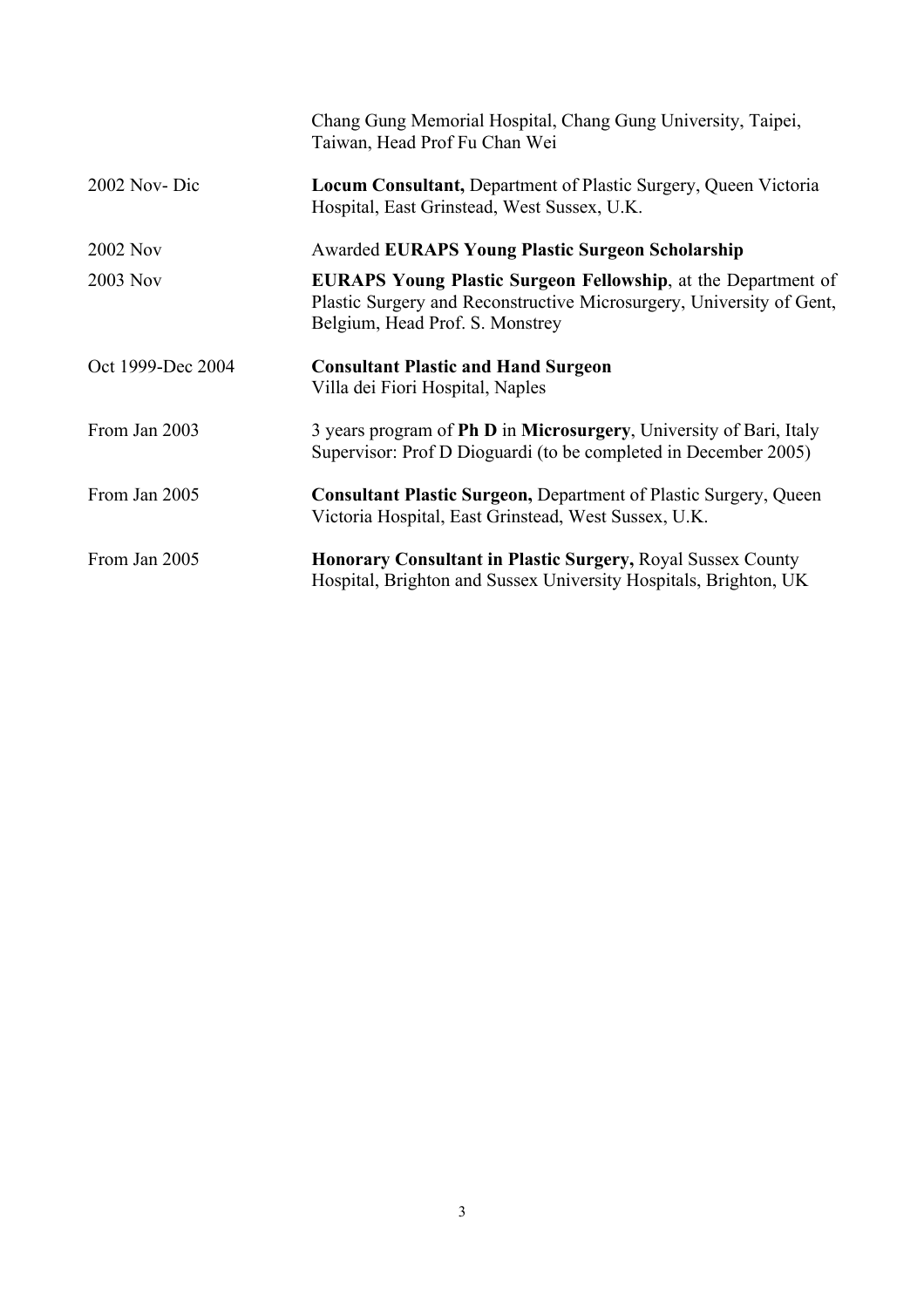#### **Courses' attendance**

#### 1) **III Course of Experimental Microsurgery**

Cardarelli" Hospital, Naples, Italy , 14-19 December 1992

#### 2) **XI International Course on Musculocutaneous and Free Flap Dissection**

organized by Clinic of Plastic and Aesthetic Surgery, Medical Faculty, Masaryk University, BRNO, Czech Republic, 29 May-1 June 1994

#### 3) **Trimestral Course on Burn Treatment**

held by Prof. Josè Banuelos (Barcellona, Spain) Cardarelli" Hospital, Naples, Italy, November-December 1994 - January 1995

4) **Course of Endoscopic Plastic Surgery,** III Workshop of Live Plastic Surgery Università di Roma "La Sapienza", Cattedra di Chirurgia Plastica, Prof. N. Scuderi Rome, Italy, 1-2 June 1995

#### 5) **I Course of Endoscopic Plastic Surgery**

organized by "GASPARE TAGLIACOZZI" Association held by Prof. Foad Nahai and Dr. Felmont F. Eaves ("Emory University", Atlanta, USA) in 44th Meeting of Italian Society of Plastic and Reconstructive Surgery, Bologna, Italy, 3 November 1995

#### 6) **XIV International Course on Musculocutaneous and Free Flap Dissection**

organized by Clinic of Plastic and Aesthetic Surgery, Medical Faculty, Masaryk University, BRNO, Czech Republic, 26-29 May 1996

#### 7) **Ethicon Course of Plastic Hand Surgery**

organized by Cattedra di Chirurgia Plastica dell'Università degli Studi di Catania, Prof. G. Micali Catania, Italy, 3-7 June 1996

#### 8) **Up-date Course on Augmentation Mammaplasty**

held by G.P. Maxwell in 45<sup>th</sup> Congress of Italian Society of Plastic and Reconstructive Surgery, Perugia, Italy, 12 October 1996

#### 9) **Up-date Course on Blepharoplasty**

held by N. Pastorek, N. Scuderi in 45 th Congress of Italian Society of Plastic and Reconstructive Surgery, Perugia, Italy, 12 October 1996

10) **Up-date Course on Corrective and Reconstructive Surgery of the Auricle** held by F. Firmin, J.Aviles Velastegui in 45 th Congress of Italian Society of Plastic and Reconstructive Surgery, Perugia, Italy, 13 October 1996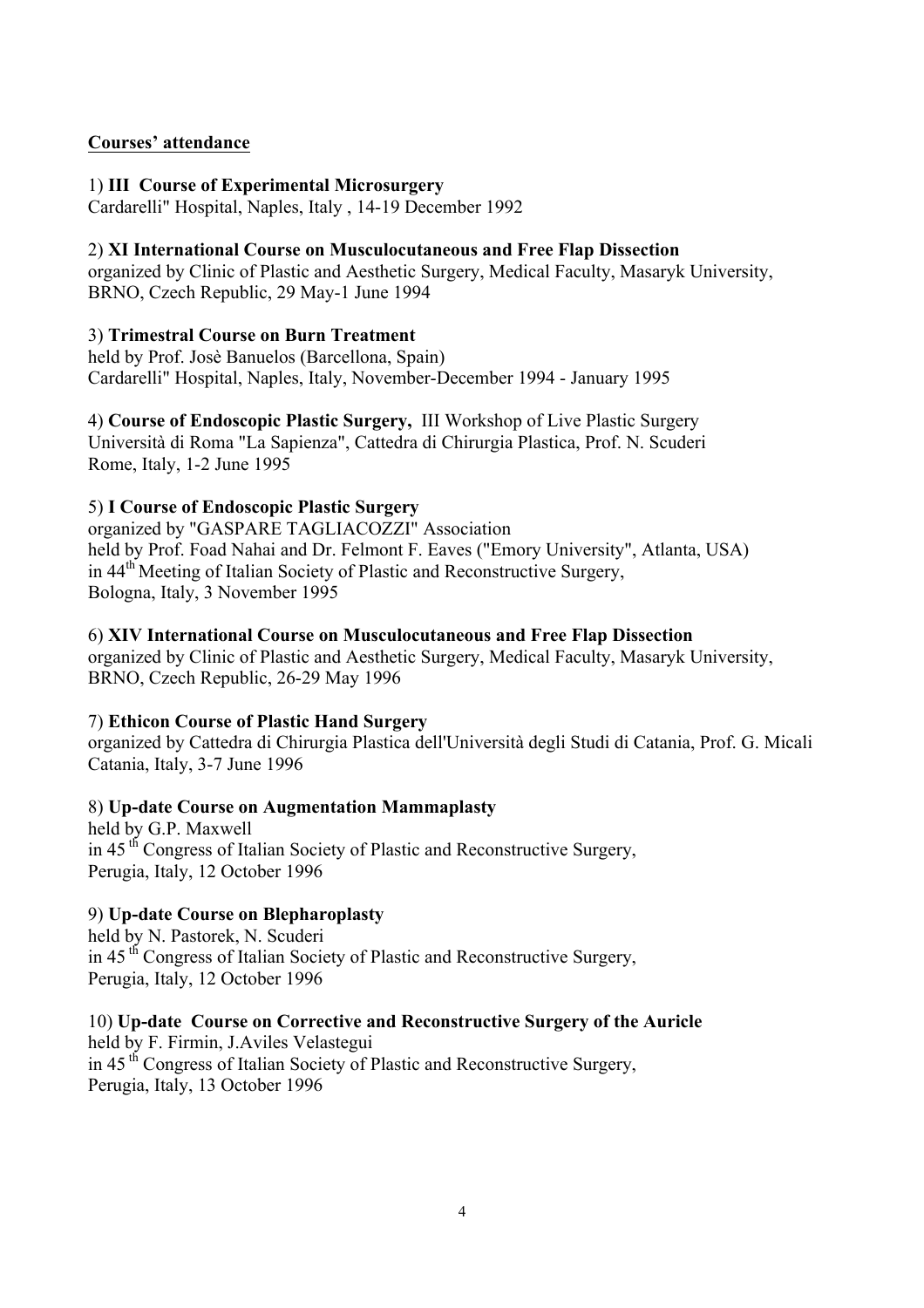#### 11) **Up-date Course on Transsexualism**

held by J.L. Hage, J. Vesely in 45 th Congress of Italian Society of Plastic and Reconstructive Surgery, Perugia, Italy, 13 October 1996

#### 12) **Instructional Meeting on 'Advanced body contouring'**

British Association of Aesthetic Plastic Surgeons (B.A.A.P.S.) Surgical Demonstration Day held by Dr J. Hunstad (Charlotte, USA) Queen Victoria Hospital, East Grinstead, U.K., 10 March 1997

#### 13) **Trauma and Burns Course**

organized by Plastic Surgery Department Queen Victoria Hospital, East Grinstead, U.K., 26 March 1997

#### 14) **Flaps in upper and lower limb reconstruction**

St. George's Plastic Surgery Course St. George's Hospital, London, U.K., 13 December 1997

#### 15) **Canniesburn Flap Course**

Practical Course on the Use of Flaps in Reconstructive Plastic Surgery organized by Plastic Surgery Department, Canniesburn Hospital and the Anatomy Department, University of Glasgow Glasgow, Scotland, 23 - 27 March 1998

#### 16) **Oculoplastic Course**

organized by "Corneo-Plastic Unit", Dr. S. Daya Queen Victoria Hospital, East Grinstead, U.K., 24 July 1998

#### 17) **AO Mini Fragment Course for Surgeons**

organized by Derbyshire Royal Infirmary Derby, U.K., 19-21 October 1998

#### 18) **Soft tissue cover for open tibial fractures**

organized by Medical School, Nottingham University Nottingham, U.K., 7 April 1999

#### 19) **VIII European Course in Plastic Surgery**

organized by European Board of Plastic, Reconstructive and Aesthetic Surgery Kopenhagen, Denmark, 17-19 November 1999

#### 20) **Breast augmentation with anatomical implants**

held by Prof. Per Heden, sponsor Mc Ghan. Milan, 30 March 2001

#### 21) **Rhinoplasty 2003**

Course Directors G Aiach and E Tardy Organized by Medicine Faculty of Nice Nice, France, 6-7 March 2003

#### **Courses: teaching lessons**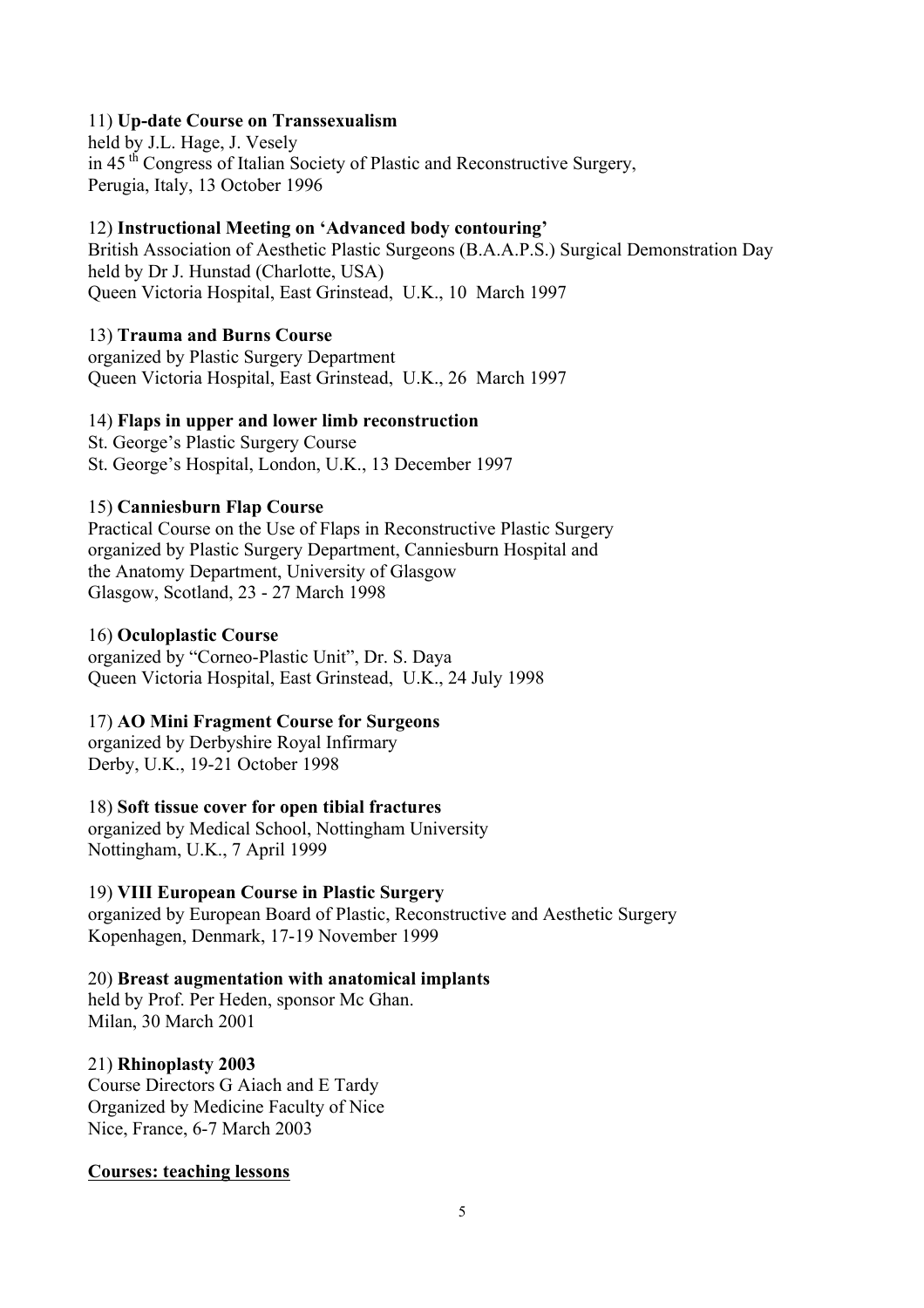1) EXPERIMENTAL MODEL OF A FREE FLAP IN THE RAT: THE EPIGASTRIC FLAP  **Schonauer F,** Molea G at

VI Corso di base in Microchirurgia Sperimentale, Ospedale Cardarelli, Naples, 24 nov 1999 VII Corso di base in Microchirurgia Sperimentale, Ospedale Cardarelli, Naples, 24 march 2000 VIII Corso di base in Microchirurgia Sperimentale, Ospedale Cardarelli, Naples, 23 nov 2000 IX Corso di base in Microchirurgia Sperimentale, Ospedale Cardarelli, Naples, 4 april 2001 X Corso di base in Microchirurgia Sperimentale, Ospedale Cardarelli, Naples, 7 nov 2001

- 2) *Corso di Microchirurgia in Chirurgia Plastica* (as Lecturer) organized by Scuola di Specializzazione in Chirurgia Plastica, Università Federico II Naples, 10-15 December 2001
- 3) *I Corso di Microchirurgia Sperimentale in Chirurgia Plastica* (as Tutor) organized by Azienda Ospedaliera A. Cardarelli, Naples, 20-25 October 2003
- 4*) Seminars on Hand Surgery*, at Scuola di Specializzazione in Chirurgia Plastica of University Federico II, Head Prof Guido Molea, Naples: 8, 11 and 13 October 2003
- 5) *Corso di Formazione e Aggiornamento: Emergenza e Territorio:* HAND TRAUMA Trauma and emergency session Villa dei Fiori, Acerra, Naples, 27 November 2003
- 6) *Training Day on the use of VISTABEX (Allergan)* (as Official Allergan Trainer) organized by Allergan BoNT Academy Naples, 8 May 2004
- 7) PERIPHERAL NERVE TRAUMA SKIN FLAPS FOR THE HAND SUTURE MATERIALS IN HAND TRAUMA  *Plastic Surgery Course: Hand Trauma*  organized by Plastic Surgery Unit of Villa dei Fiori Hospital and Chair of Plastic Surgery, University Federico II, Naples Villa dei Fiori, Acerra, Naples, 25-26 June 2004
- 8) *Training Day on the use of VISTABEX (Allergan)* (as Official Allergan Trainer) organized by Allergan BoNT Academy (awarded 16 CME) Naples, 20 November 2004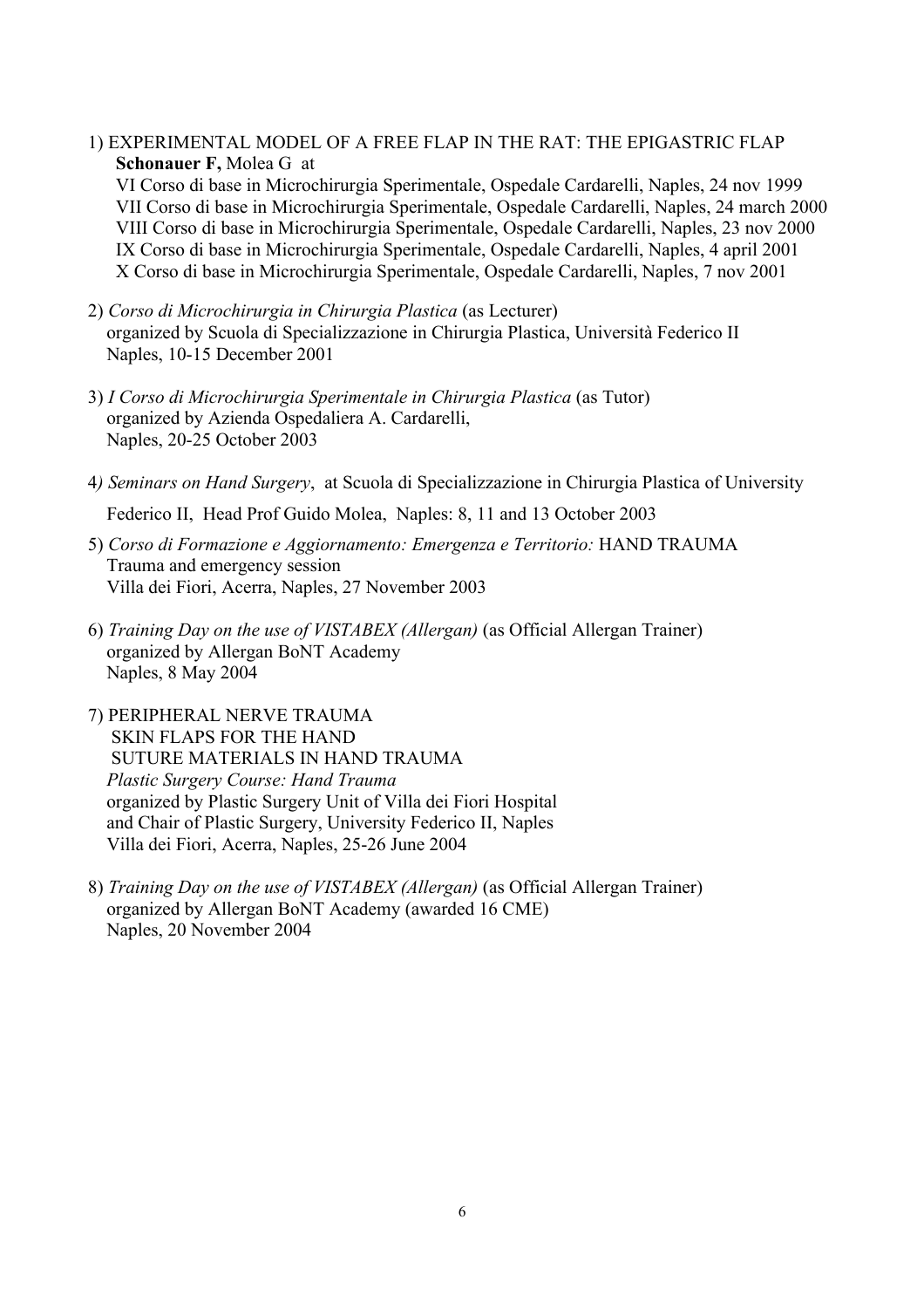### **Grants and fellowships**

| 1988-1989                | "ERASMUS" EEC Fellowship                                                                             |
|--------------------------|------------------------------------------------------------------------------------------------------|
| 1989-1990                | "ERASMUS" EEC Fellowship                                                                             |
| 1992 October             | "Ettore Ruggieri" Grant of Italian Society of Surgery                                                |
| 1993-1994                | "ERASMUS" EEC Fellowship                                                                             |
| 1994 September           | "F. Adipietro" Grant of Popular Bank of Ancona                                                       |
| 2002 January             | Research Grant at Plastic Surgery Chair,<br>University "Federico II", Naples                         |
| 2002                     | <b>EURAPS</b> Young Plastic Surgeon Scholarship                                                      |
| <b>Learned Societies</b> |                                                                                                      |
| $1996 - 2002$            | Junior Member of Italian Society of Plastic, Reconstructive and<br><b>Aesthetic Surgery (SICPRE)</b> |
| From October 2002        | Full Member of Italian Society of Plastic, Reconstructive and<br><b>Aesthetic Surgery (SICPRE)</b>   |